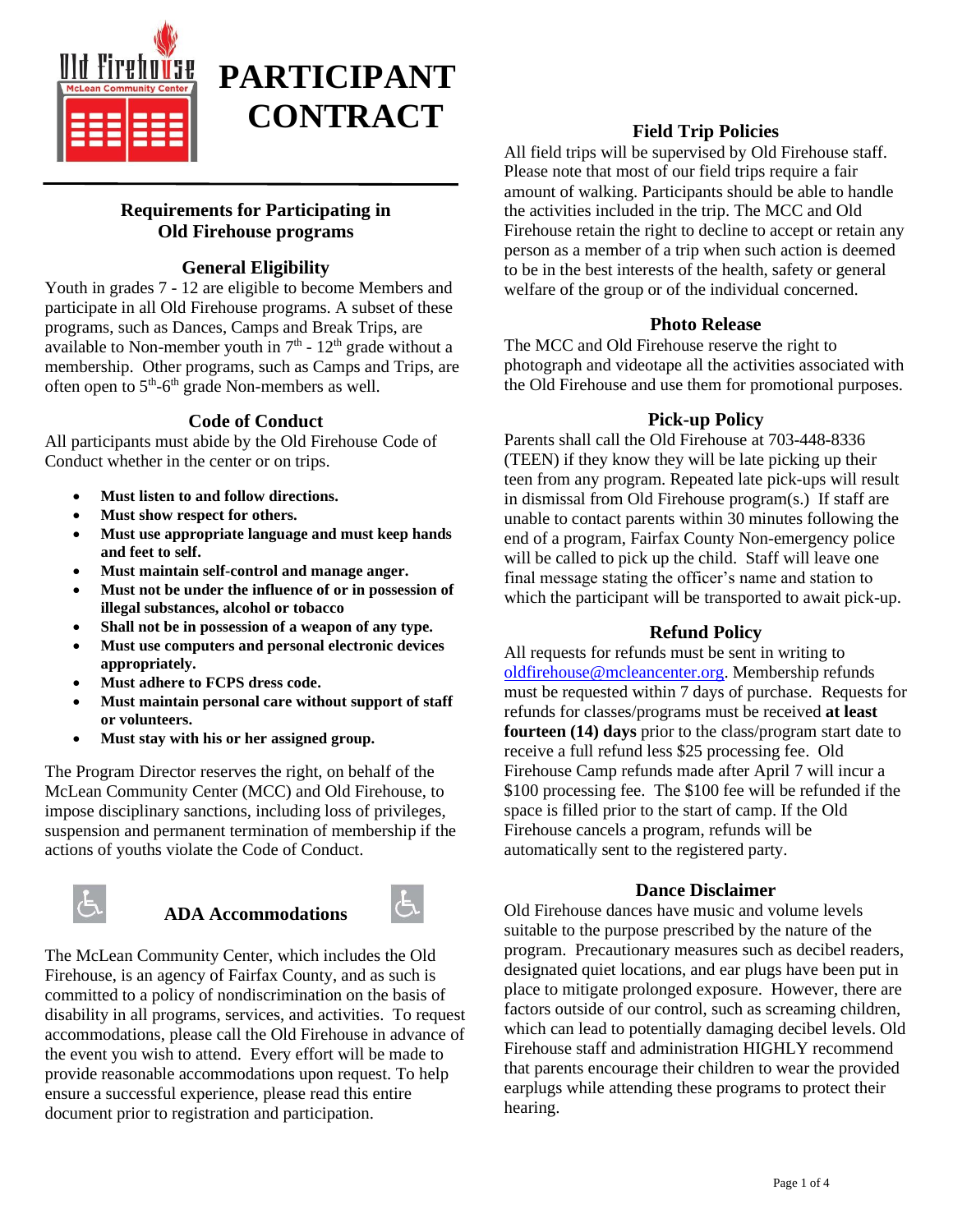I, the undersigned adult, am the parent or legal guardian of

\_\_\_\_\_\_\_\_\_\_\_\_\_\_\_\_\_\_\_\_\_\_\_\_\_\_\_\_\_\_\_\_\_\_\_\_\_\_\_\_\_\_\_\_\_\_\_ (Hereinafter referred to as "My Child")

I give permission for My Child to participate in activities and programs of the Old Firehouse. I understand and agree that My Child may walk or be transported using Fairfax County school buses, chartered buses/vans, Metro, Community Center vans or other MCC-authorized vehicles.

I understand that My Child's participation in youth activities, including field trips, is conditional upon the willingness of My Child to abide by the Code of Conduct established by the Old Firehouse. I agree that the participation of My Child in any youth activities, including field trips, may be terminated for failure to behave and act in accordance with the Code of Conduct, for failure to follow the instructions and directions of Youth Department personnel, including but not limited to persons supervising or chaperoning field trips, or for any acts deemed to be detrimental to or incompatible with the interest, harmony, comfort, or welfare of the programs generally. I agree that if My Child's participation is so terminated, no refund of any fees paid for his/her participation shall be due.

I/we understand some activities and programs of the Old Firehouse involve higher degrees of risk. Some of these involve elements that pertain to water and heights. These include, but are not limited to, swimming, kayaking, rafting, water parks, horseback riding, rock climbing, ropes courses, and contact with large animals. I acknowledge and fully understand that My Child will be engaging in activities that involve risk of serious injury, including permanent disability and death, and severe social and economic losses which might result from their own actions, inactions or negligence, and the actions, inactions, or negligence of others, or the conditions of the premises or of any equipment used. I/we assume all the foregoing risks and accept personal responsibility for the damages and medical expenses following any such injury, permanent disability or death. I/we will be responsible for such injuries and/or property damage as described above and agrees to hold harmless the County of Fairfax, McLean Community Center, its officers, employees, volunteers and/or agents for such losses which might result from their participation in these activities.

### **Policy Regarding Illness**

I understand that My Child cannot participate in youth activities if he is sick, and I agree that I will not send My Child to any program if he shows any sign of illness. I understand further that My Child must be symptom and fever-free for at least 24 hours before returning to a program. I understand that My Child may not remain at a program on any day when he appears to have a temperature over 100 degrees, is vomiting or experiencing diarrhea.

I understand that if My Child arrives ill, or becomes ill or injured while participating in Old Firehouse youth activities, then except as provided below, staff will make a reasonable effort to contact me or the emergency contacts I have designated on the Participant Form, at the telephone numbers I have provided. I agree that my emergency contact person or I will pick up My Child within one hour of any such call.

### **Authorization for Medical Treatment**

I understand that in case of a medical emergency concerning My Child, if the effort described above to reach me or my Emergency Contact as described above is unsuccessful, or if it is reasonably determined that there is insufficient time under the circumstances to attempt such contact, or if I am otherwise unable to give consent for any necessary emergency treatment of My Child as recommended by competent medical authority, I authorize the staff of the Old Firehouse or the McLean Community Center to consent to such treatment for My Child, including medical or surgical examination, diagnosis and treatment, anesthesia, and hospital care.

#### **Personal Property**

Participants are discouraged from bringing anything of value to the Old Firehouse and its programs including, but not limited to, phones, cameras, laptop computers, gaming devices and tablets. The Old Firehouse takes no responsibility for any loss or damage.

#### **Signature**

I have read, understand and agree to the policies, conditions, permissions, liability and medical releases and other matters as set forth in the Participant Form.

| Parent/Guardian Signature: |  |  |  |  |  |
|----------------------------|--|--|--|--|--|
| Print Name:                |  |  |  |  |  |
| Date: $\frac{\ }{\ }$      |  |  |  |  |  |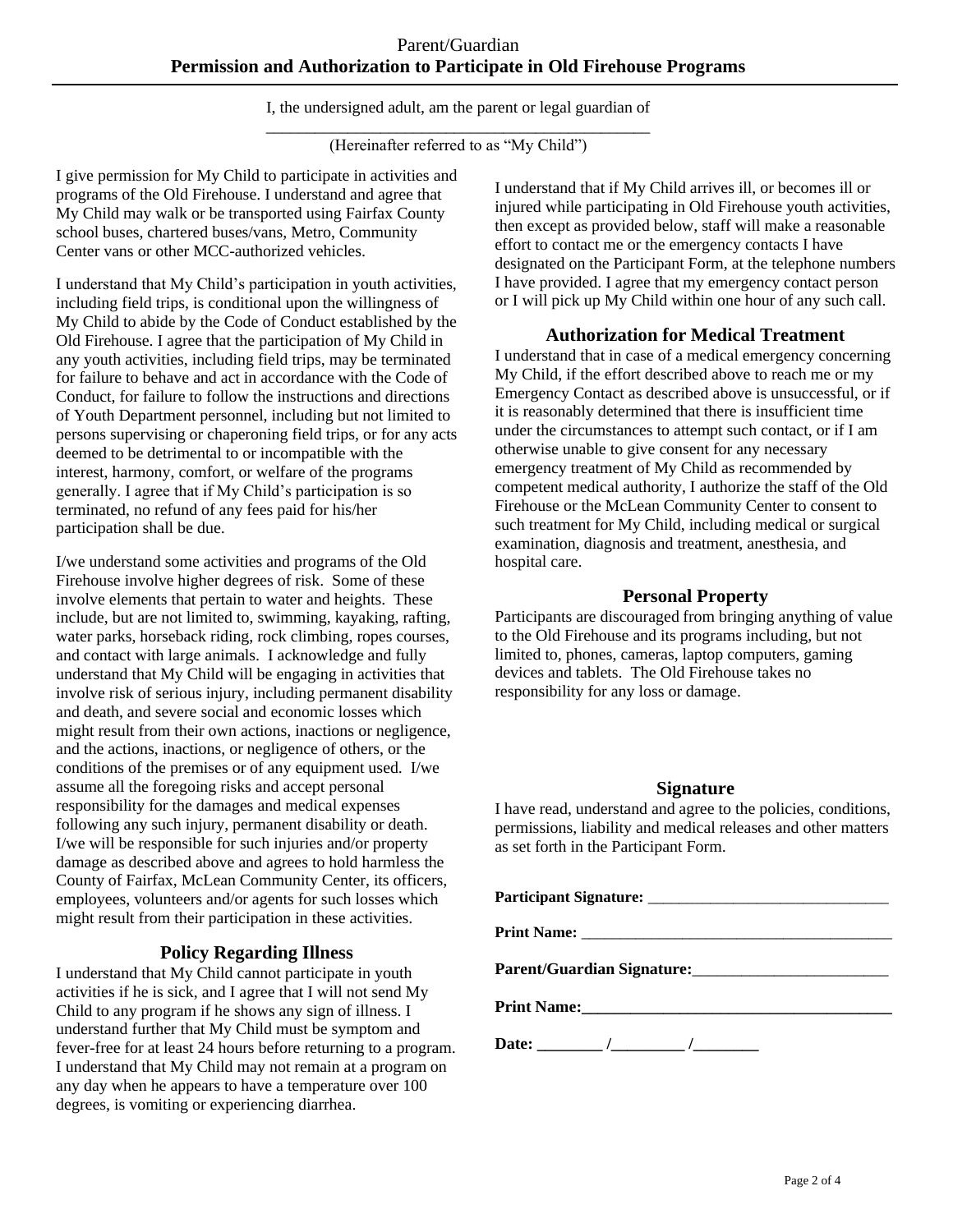|                     | <b>Participant Information</b>                                                              |                                                                                                                |
|---------------------|---------------------------------------------------------------------------------------------|----------------------------------------------------------------------------------------------------------------|
| <b>PLEASE PRINT</b> |                                                                                             |                                                                                                                |
| Name of             |                                                                                             | Grade School                                                                                                   |
|                     |                                                                                             |                                                                                                                |
|                     |                                                                                             |                                                                                                                |
|                     |                                                                                             | Address Street City State Zip Participant Email PLEASE PRINT CLEARLY                                           |
|                     |                                                                                             |                                                                                                                |
|                     | <b>Parent/Guardian Information</b>                                                          |                                                                                                                |
|                     |                                                                                             |                                                                                                                |
|                     |                                                                                             |                                                                                                                |
|                     |                                                                                             |                                                                                                                |
|                     |                                                                                             | Home Phone _________________________Work Phone____________________Cell Phone__________________________________ |
|                     | At least 2 different phone numbers for 2 local adults who are not listed above is required. | <b>Emergency Contact Information</b>                                                                           |
|                     |                                                                                             |                                                                                                                |
|                     |                                                                                             | Home Phone________________________Work Phone____________________Cell Phone ___________________________________ |
|                     |                                                                                             |                                                                                                                |
|                     |                                                                                             | Home Phone________________________Work Phone____________________Cell Phone ___________________________________ |
|                     | <b>Health Information</b>                                                                   |                                                                                                                |
|                     |                                                                                             |                                                                                                                |
|                     |                                                                                             |                                                                                                                |
|                     | <b>Psychological/Behavioral Information</b>                                                 |                                                                                                                |

Please be candid and include your recommendations about how our staff can best assist your child. Use additional paper if needed. If you prefer, call the Old Firehouse or Camp Director at 703-448-8336.

\_\_\_\_\_\_\_\_\_\_\_\_\_\_\_\_\_\_\_\_\_\_\_\_\_\_\_\_\_\_\_\_\_\_\_\_\_\_\_\_\_\_\_\_\_\_\_\_\_\_\_\_\_\_\_\_\_\_\_\_\_\_\_\_\_\_\_\_\_\_\_\_\_\_\_\_\_\_\_\_\_\_\_\_\_\_\_\_\_\_\_\_\_\_\_\_\_\_\_\_\_\_\_\_\_\_\_\_ \_\_\_\_\_\_\_\_\_\_\_\_\_\_\_\_\_\_\_\_\_\_\_\_\_\_\_\_\_\_\_\_\_\_\_\_\_\_\_\_\_\_\_\_\_\_\_\_\_\_\_\_\_\_\_\_\_\_\_\_\_\_\_\_\_\_\_\_\_\_\_\_\_\_\_\_\_\_\_\_\_\_\_\_\_\_\_\_\_\_\_\_\_\_\_\_\_\_\_\_\_\_\_\_\_\_\_\_ \_\_\_\_\_\_\_\_\_\_\_\_\_\_\_\_\_\_\_\_\_\_\_\_\_\_\_\_\_\_\_\_\_\_\_\_\_\_\_\_\_\_\_\_\_\_\_\_\_\_\_\_\_\_\_\_\_\_\_\_\_\_\_\_\_\_\_\_\_\_\_\_\_\_\_\_\_\_\_\_\_\_\_\_\_\_\_\_\_\_\_\_\_\_\_\_\_\_\_\_\_\_\_\_\_\_\_\_ \_\_\_\_\_\_\_\_\_\_\_\_\_\_\_\_\_\_\_\_\_\_\_\_\_\_\_\_\_\_\_\_\_\_\_\_\_\_\_\_\_\_\_\_\_\_\_\_\_\_\_\_\_\_\_\_\_\_\_\_\_\_\_\_\_\_\_\_\_\_\_\_\_\_\_\_\_\_\_\_\_\_\_\_\_\_\_\_\_\_\_\_\_\_\_\_\_\_\_\_\_\_\_\_\_\_\_\_ \_\_\_\_\_\_\_\_\_\_\_\_\_\_\_\_\_\_\_\_\_\_\_\_\_\_\_\_\_\_\_\_\_\_\_\_\_\_\_\_\_\_\_\_\_\_\_\_\_\_\_\_\_\_\_\_\_\_\_\_\_\_\_\_\_\_\_\_\_\_\_\_\_\_\_\_\_\_\_\_\_\_\_\_\_\_\_\_\_\_\_\_\_\_\_\_\_\_\_\_\_\_\_\_\_\_\_\_ \_\_\_\_\_\_\_\_\_\_\_\_\_\_\_\_\_\_\_\_\_\_\_\_\_\_\_\_\_\_\_\_\_\_\_\_\_\_\_\_\_\_\_\_\_\_\_\_\_\_\_\_\_\_\_\_\_\_\_\_\_\_\_\_\_\_\_\_\_\_\_\_\_\_\_\_\_\_\_\_\_\_\_\_\_\_\_\_\_\_\_\_\_\_\_\_\_\_\_\_\_\_\_\_\_\_\_\_